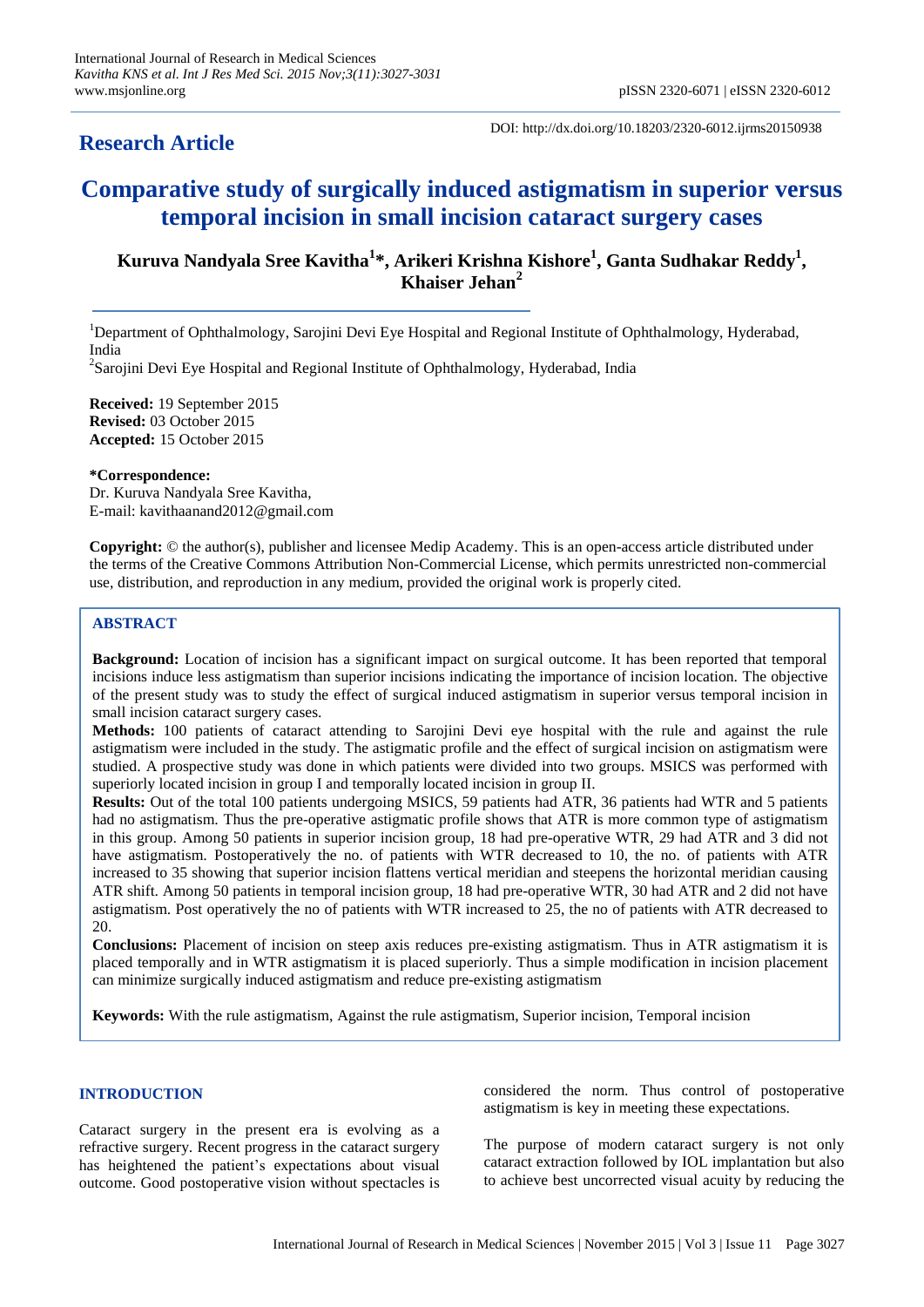pre-existing astigmatism and minimizing the SIA. Manual small incision cataract surgery (MSICS) through a sclerocorneal tunnel has become a standard procedure with advantages of sutureless wound closure, less astigmatism and less cost.

Several variables exist in the creation of wound of cataract surgery such as location, direction, width, depth and shape. Location of incision has a significant impact on surgical outcome. It has been reported that temporal incisions induce less astigmatism than superior incisions indicating the importance of incision location.

Thus our study was conducted with the objective to study the effect of location of incision on pre-existing astigmatism and surgically induced astigmatism.

The aim and objectives of the study was:

- 1. To study the pre-operative astigmatic profile.
- 2. To study the effect of location of incision.
- On preoperative astigmatism.
- On surgically induced astigmatism.

## **METHODS**

This was a prospective study of 100 patients undergoing manual small incision cataract surgery at Sarojini Devi Eye Hospital, Hyderabad.

#### *Inclusion criteria*

- 1. Regular astigmatism (with the rule astigmatism (WTR).
- 2. Against the rule astigmatism (ATR).

#### *Exclusion criteria*

- 1. Irregular astigmatism.
- 2. Traumatic cataract.
- 3. Corneal dystrophies and degenerations.

A thorough preoperative evaluation of the cases including pre-operative keratometry, slit lamp examination of anterior segment, fundus examination with 90D and A scan were done. The incision was placed on the steep axis where the astigmatism was >1D .In cases where the astigmatism was <1D, the incision was placed either superiorly or temporally MSICS was performed with superiorly located incision in group I and temporally located incision in group II.

#### *Procedure*

After preparing the eye for surgery, fornix based conjunctival flap was taken at superior or temporal limbus and gentle cautery was done. A frown shaped scleral incision of about 6-6.5mm was placed 2mm behind the limbus superiorly or temporally. Dissection of sclerocorneal tunnel was done with crescent up to1.5mm inside the cornea. A side port was made at 10', 7' or 1' o clock position. Viscoelastic was injected into anterior chamber and a continuous curvilinear capsulorrhexis approximately 5 mm was done with cystitome through side port. Then the sclerocorneal tunnel was completed using 3.2mm keratome and extended to 6-6.5mm. The internal corneal opening was made 1-2mm larger than external opening .Thorough hydro dissection was done and nucleus was prolapsed into the anterior chamber and viscoelastic was injected in front and behind the lens nucleus. Lens nucleus was delivered out using sandwich technique using vectis and Sinskey Hook. Remaining cortical matter was removed with Simcoe cannula and 6mm optic (overall 12.5 mm) PMMA single piece posterior chamber lens was inserted in the capsular bag. The remaining viscoelastic was aspirated and the anterior chamber was reformed with BSS through the sideport. The main wound was checked for any leakage and then conjunctiva was closed using cautery.

Post-operative treatment included topical steroid & antibiotic combination for a week followed by only topical steroid in a tapering dose for 5 wks. Patients were examined on 1st POD (postoperative day), 1 week, 6 weeks and 3 months for keratometry readings.

For simplification of analysis all astigmatic changes were studied only in the vertical & horizontal meridian. Oblique astigmatism was not studied. The results of two groups were compared with regard to post-operative astigmatism. Analysis of astigmatism was performed by subtraction method.

Paired and unpaired t test was applied to find out the significant difference between the superior and temporal incisions.

#### **RESULTS**

The preoperative astigmatic profile of patients shown in Table 1 shows that the no. of patients with WTR is 36, ATR is 59 and without any astigmatism is 5 (Table 1).

The preoperative astigmatic profile in WTR in superior incision is 18 and postoperative is 1the preoperative astigmatic profile in WTR in temporal incision is 18 and postoperative is 25. The preoperative astigmatic profile in ATR in superior incision is 29 and postoperative is 35.the preoperative astigmatic profile in ATR in temporal incision is 30 and postoperative is 20 (Table 2).

#### **Table 1: Pre-operative astigmatic profile of cataract patients.**

| Type of astigmatism | <b>No. of patients</b> |
|---------------------|------------------------|
| WTR.                | 36                     |
| <b>ATR</b>          | 59                     |
| No astigmatism      |                        |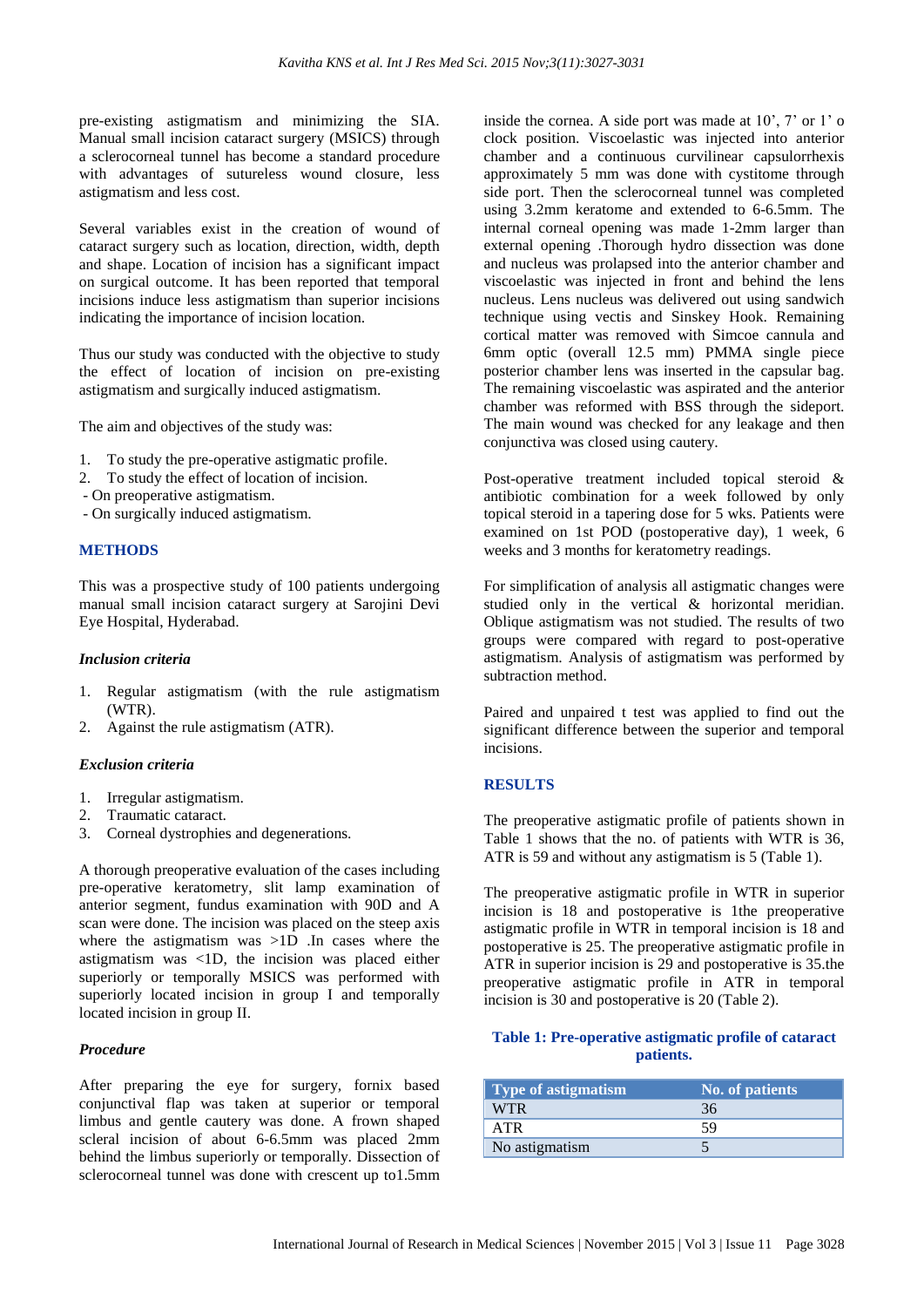

**Figure 1: Pre-operative astigmatic profile of cataract patients.**





| <b>Type of astigmatism</b> | <b>Superior incision</b> |                | Temporal incision |                |
|----------------------------|--------------------------|----------------|-------------------|----------------|
|                            | Pre-operative            | Post-operative | Pre-operative     | Post-operative |
| <b>WTR</b>                 |                          |                |                   |                |
| <b>ATR</b>                 | 29                       |                | 30                | 20             |
| No astigmatism             |                          |                |                   |                |

**Table 2: Pre and post-operative astigmatic profile in superior and temporal incision groups.**

The mean preoperative astigmatism in superior incision is 0.85 and postoperative astigmatism is 1.55. The mean preoperative astigmatism in temporal incision is 0.65 and postoperative astigmatism is 0.50 (Table 3).

## **Table 3: Pre, post and surgically induced astigmatism in superior and temporal incision groups.**

|                                                                     | <b>Superior</b><br>incision | <b>Temporal</b><br>incision | <b>P-Value</b> |
|---------------------------------------------------------------------|-----------------------------|-----------------------------|----------------|
| Mean<br>preoperative<br>astigmatism<br>(D)                          | $0.85 + / 0.75$             | $0.65+/0.35$ P = 0.907      |                |
| Mean post-<br>operative<br>astigmatism<br>(D)<br>$(6 \text{ wks.})$ | $1.55 + / 1.15$             | $0.50+/-0.35$ P<0.0001      |                |
| Mean SIA<br>D)                                                      | $0.95 + (-0.5)$             | $0.60+/-0.5$                | P < 0.0001     |

The change in astigmatism in ATR and WTR group is shown in table 4 and 5 respectively. The mean astigmatism increased from  $0.81+/0.65$  to  $1.50+/0.5$ post operatively and in the temporal incision group the mean astigmatism decreased from 1.45+/-0.5 to 1.05+/- 0.2 post operatively.

## **DISCUSSION**

While phacoemulsification remains the more advanced and technically superior method of cataract surgery, it is not always appropriate either from a cost perspective or the density of the cataracts involved. MSICS is the first choice alternative to phacoemulsification- retains most of the advantages of "phacoemulsification" giving visual results equivalent to phacoemulsification at a lower cost and it is the surgery for the masses and appropriate for a developing country. The surgery is cheap, fast, safe and easy to learn and needs fewer resources. However, the larger incision used induces greater astigmatism than phacoemulsification. High astigmatism is an important cause of poor uncorrected visual acuity after cataract surgery. In view of these findings, this study was done with the aim to study the effect of location of incision on pre-existing and surgically induced astigmatism.

In our study out of the total 100 patients undergoing MSICS, 59 patients had ATR, 36 patients had WTR and 5 patients had no astigmatism. Thus the pre-operative astigmatic profile shows that ATR is more common type of astigmatism in this group of patients undergoing cataract surgery group.<sup>1,8</sup> This is because in normal healthy eyes stiff upper tarsal plate causes pressure on cornea resulting in with the rule astigmatism but with increasing age this pressure gradually decreases resulting in against the rule astigmatism.

In our study, based on the pre-operative keratometric values, the incision was placed on the steep axis where the astigmatism was>1D .In cases where the astigmatism was <1D, the incision was placed either superiorly or temporally.

As we know from the review of literature on relation between location of incision and astigmatism, placing the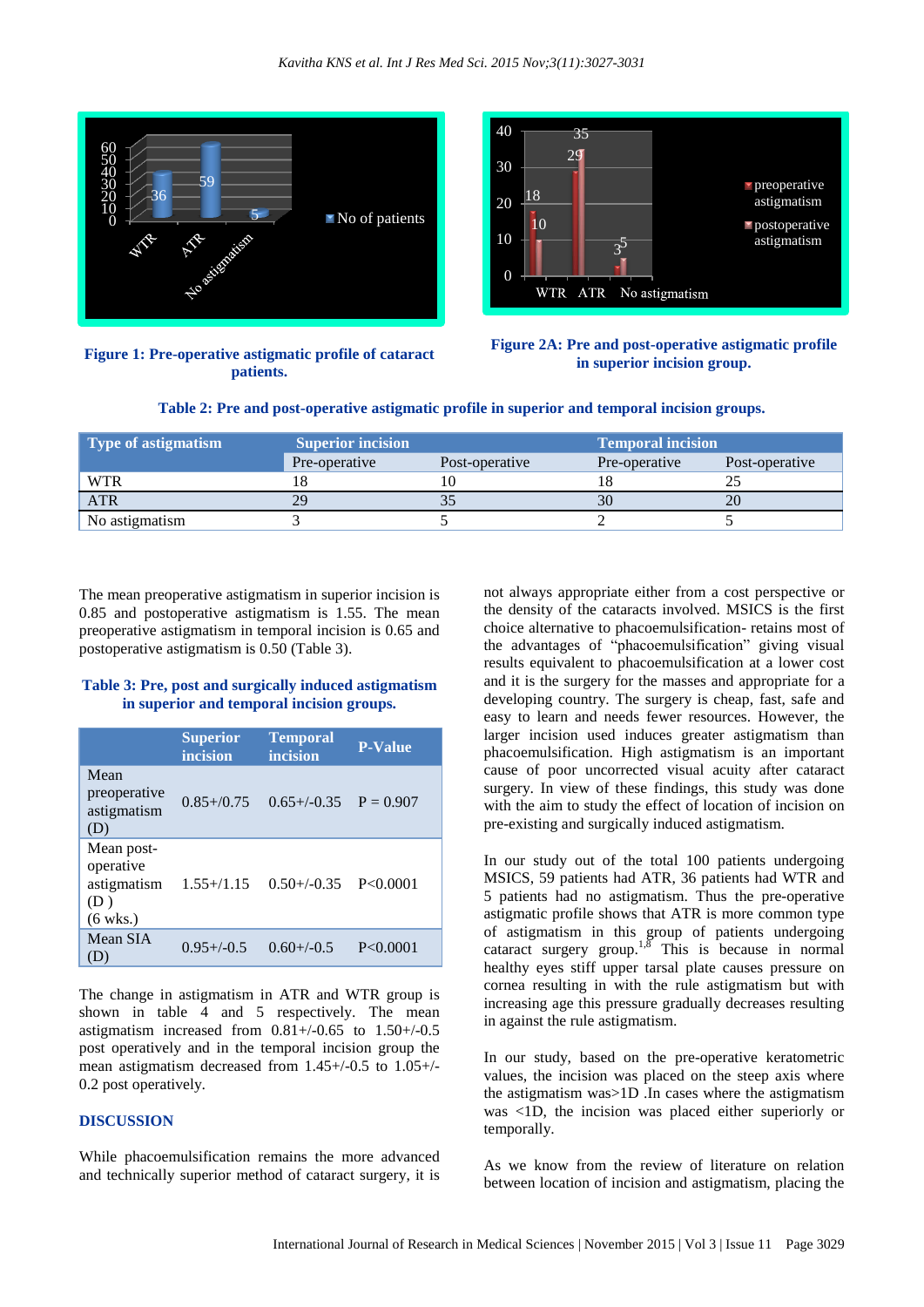incision on flat axis increases the astigmatism and if it is placed on the steep axis it decreases the astigmatism. Therefore in cases where the astigmatism was  $> 1D$ , incision was placed on the steep axis to avoid further increase in the amount of astigmatism.



**Figure 3: Pre, post and surgically induced astigmatism in superior and temporal incision groups.**

#### **Table 4: Change in astigmatism in ATR cases.**

|                      | <b>Mean</b><br>pre-operative<br>astigmatism | <b>Mean</b><br>post-operative<br><b>Astigmatism</b> |
|----------------------|---------------------------------------------|-----------------------------------------------------|
| Superior<br>incision | $0.81 + (-65)$                              | $1.50 + (-0.5)$                                     |
| Temporal<br>incision | $1.45 + (-0.5)$                             | $1.05 + (-0.2)$                                     |





#### **Table 5: Change in astigmatism in WTR cases.**

|                      | <b>Mean pre-</b><br>operative<br>astigmatism | <b>Mean post-</b><br>operative<br><b>Astigmatism</b> |
|----------------------|----------------------------------------------|------------------------------------------------------|
| Superior<br>incision | $1.15 + (-0.6)$                              | $0.70 + (-0.5)$                                      |
| Temporal<br>incision | $0.65 + (-0.5)$                              | $0.75 + (-0.5)$                                      |



**Figure 5: Change in astigmatism in WTR cases.**

Among 50 patients in superior incision group, 18 had preoperative WTR, 29 had ATR and 3 did not have astigmatism. Post operatively the no of patients with WTR decreased to 10, the no of patients with ATR increased to 35 showing that superior incision flattens vertical meridian and steepens the horizontal meridian causing ATR shift.<sup>2</sup>

Among 50 patients in temporal incision group, 18 had pre-operative WTR, 30 had ATR and 2 did not have astigmatism. Post operatively the no of patients with WTR increased to 25, the no of patients with ATR decreased to  $20^{3,9}$  This shows that temporal incision flattens horizontal meridian and steepens the vertical meridian causing WTR shift.

This is explained by the fact that flattening of the cornea occurs at direction right angles to direction of cataract incisions. During healing process of sclera-corneal incision proliferating fibrous tissue begins to form, running at right angles to the clear cut scleral edges and when the fibrous tissue contracts, flattening occurs at direction right angles to the direction of cataract incisions with consequent steepening of the opposite meridian. Therefore, superior incision flattens vertical meridian and steepens horizontal meridian. Temporal incision flattens horizontal meridian and steepens vertical meridian. This effect is more marked in the superior incision than temporal incision as the superior incision is closer to the visual axis than temporal incision.

In our study the mean pre-operative astigmatism in superior incision group was 0.85+/-0.75 which increased to 1.5+/-1.15 post operatively. The mean post-operative astigmatism in temporal incision group was 0.65+/-0.35 which decreased to 0.50+/-0.35 post operatively. Thus the post-operative astigmatism is more in superior incision group than temporal incision group. Our study shows that there is no statistically significant difference in the mean pre-operative astigmatism in superior (0.85+/-0.75) and temporal incision  $(0.65+/0.35)$  groups  $(p=0.907)$ <sup>4,10</sup> There is a statistically significant difference between the superior and temporal incision in post-operative astigmatism (p<0.0001) with the superior incision showing more astigmatism than the temporal group 1. The mean SIA was more in superior incision group than